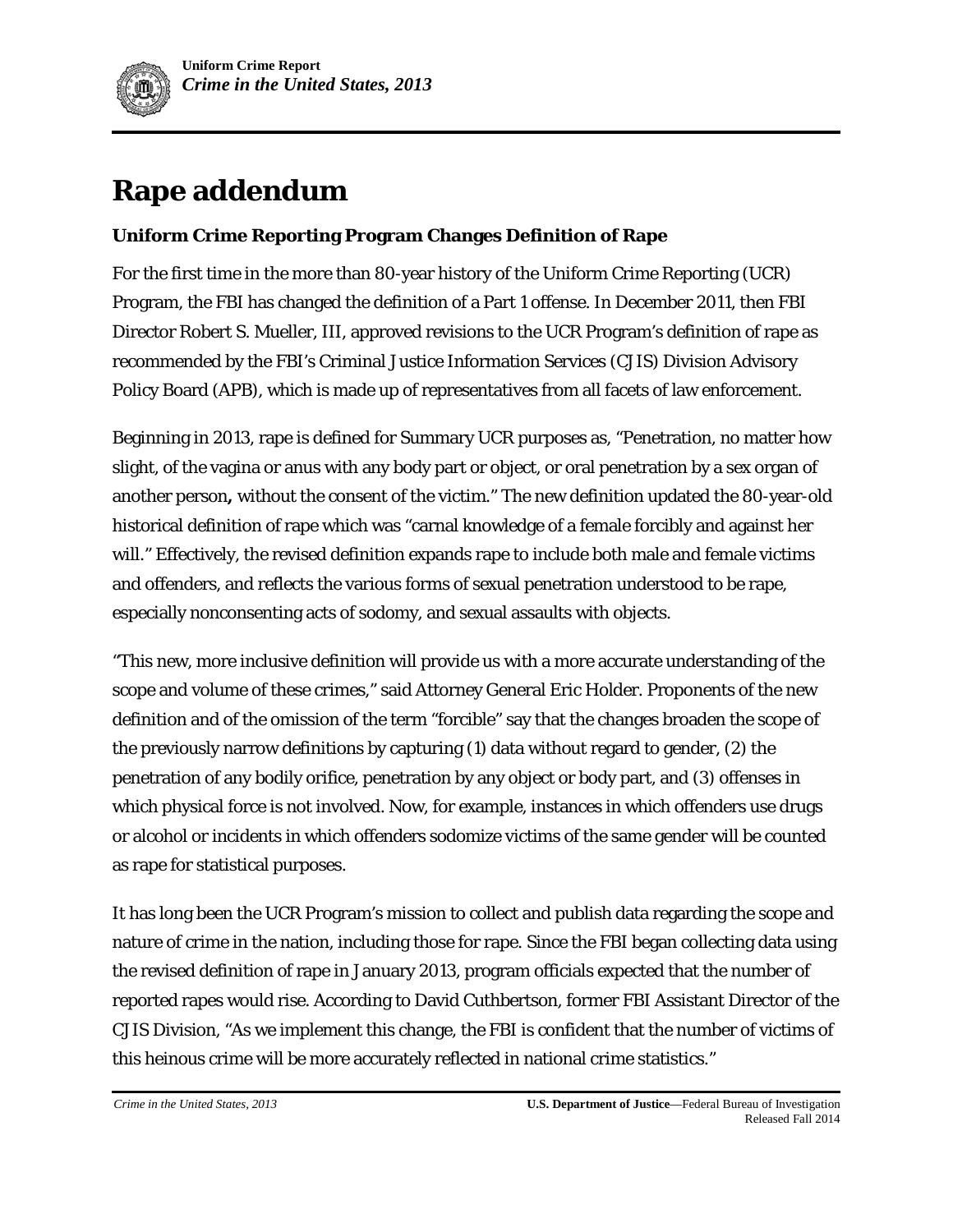#### **How the changes affect rape data in** *Crime in the United States*

The UCR Program collects data through two reporting systems: the traditional Summary Reporting System (SRS) and the National Incident-Based Reporting System (NIBRS).[1](#page-1-0) The change to the rape definition applies only to the SRS because the NIBRS already captures the broader sex offense information reflected in the revised definition. Therefore, the CJIS APB requested that the UCR Program make only minor changes to the sex offense definitions in the NIBRS (i.e., the phrase "forcibly or against the victim's will" would be changed to "without the consent of the victim"). In addition, no changes were made to the reporting requirements in the NIBRS. For trending purposes, the UCR Program will convert the NIBRS offenses of rape, sodomy, and sexual assault with an object to the SRS revised definition of rape for publication in *Crime in the United States*.

Because of the changes to the definition, readers will see some differences in this year's *Crime in the United States* publication. First, although the revised definition for rape was approved in 2011 and implemented in 2013, not all state and local agencies have been able to effect the change in their records management systems. The UCR Program is encouraging law enforcement agencies to use the revised definition; however some agencies currently can report the offense based only on the legacy definition. Therefore, rape data collected under both definitions are used in this publication. Footnotes for tables in *Crime in the United States* indicate which (or both) definition(s) of rape is being used in each of the tables.

Second, as this is the first year for publishing rape data collected by the UCR Program under the revised definition, showing 2-, 5-, and 10-year trends with these data is not possible.

Third, because the revised definition, unlike the legacy definition, includes offenses of rape, sodomy, sexual assaults with objects, and offenses in which males were the victims, the number of rape offenses may appear to increase for various agencies or in certain aggregations. Except where comparisons are made based on the same definitions of rape, readers are cautioned against assuming increases in rape numbers are due to an increase of violence or number of sexual assaults, but rather, the increase may simply be a reflection of the more inclusive definition.

<span id="page-1-0"></span> $1$  In 2013, 6,328 law enforcement agencies, out of the nation's 18,415 total UCR reporting law enforcement agencies (38.4 percent) reported in the incident-based NIBRS format. For more information on the NIBRS, please refer to <http://www2.fbi.gov/ucr/faqs.htm>.  $\overline{a}$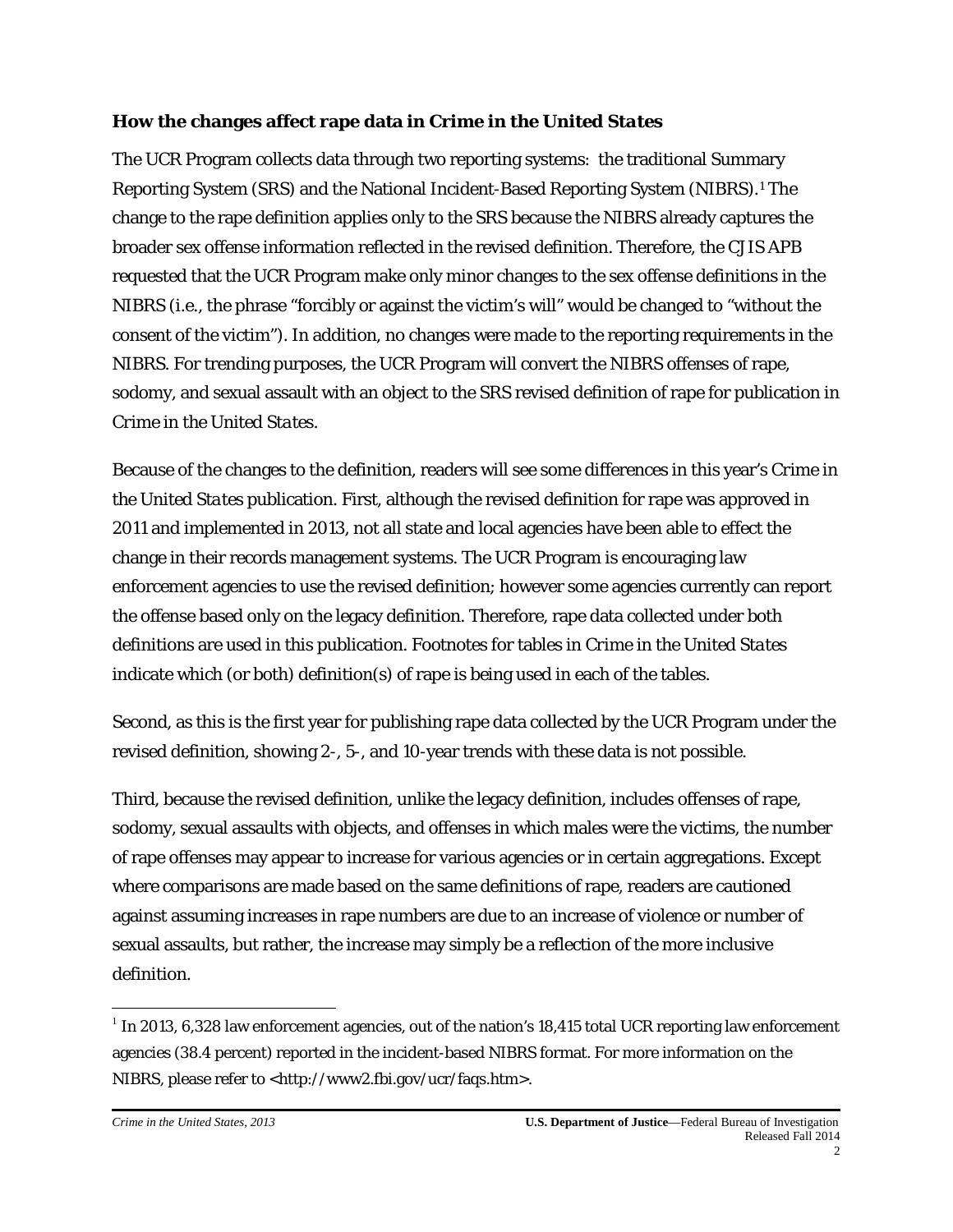To estimate how much rape numbers might be expected to increase in agencies and states based on the revised definition, the UCR Program made a comparison of sex offenses in the NIBRS, which includes male victims and the additional offenses mentioned above. As the table below shows, this change may yield as much as a 41.7 percent increase in the number of sex offenses.<sup>[2](#page-2-0)</sup>

**Table 1: Comparison of Legacy Rape to Revised Rape Using NIBRS Data**

| <b>2013 NIBRS Sex Offenses</b>       | <b>Legacy</b> | <b>Revised</b> |
|--------------------------------------|---------------|----------------|
| <b>Rape Females</b>                  | 26,994        | 26,994         |
| <b>Rape Males</b>                    |               | 611            |
| Sodomy                               |               | 7,602          |
| <b>Sexual Assault With an Object</b> |               | 3,043          |
| <b>Totals</b>                        | 26,994        | 38,250         |

| <b>Increase in Reported Rape</b> | 11,256 |
|----------------------------------|--------|
| <b>Percent Increase</b>          | 41.7%  |

## **Offense Definitions in the NIBRS**

The following text provides definitions of the offenses collected in the NIBRS that relate to rape.

• Rape (except incest and statutory rape - NIBRS Offense Code 11A)

*The carnal knowledge of a person, without the consent of the victim, including instances where the victim is incapable of giving consent because of his/her age or because of his/her temporary or permanent mental or physical incapacity*

<span id="page-2-0"></span><sup>2</sup> Individual states and agencies will likely experience unique percent increases in their rape numbers based on their specific jurisdictional crime characteristics. However, while the NIBRS has not been shown to be a statistically representative sample of crime in the United States, a current partnership of the FBI's UCR Program and the Bureau of Justice Statistics is working to develop such a sample. Until then, the 41.7 percent increase can be used to generally understand how sex offense numbers are likely to increase for agencies and states reporting rape by the new definition.  $\overline{a}$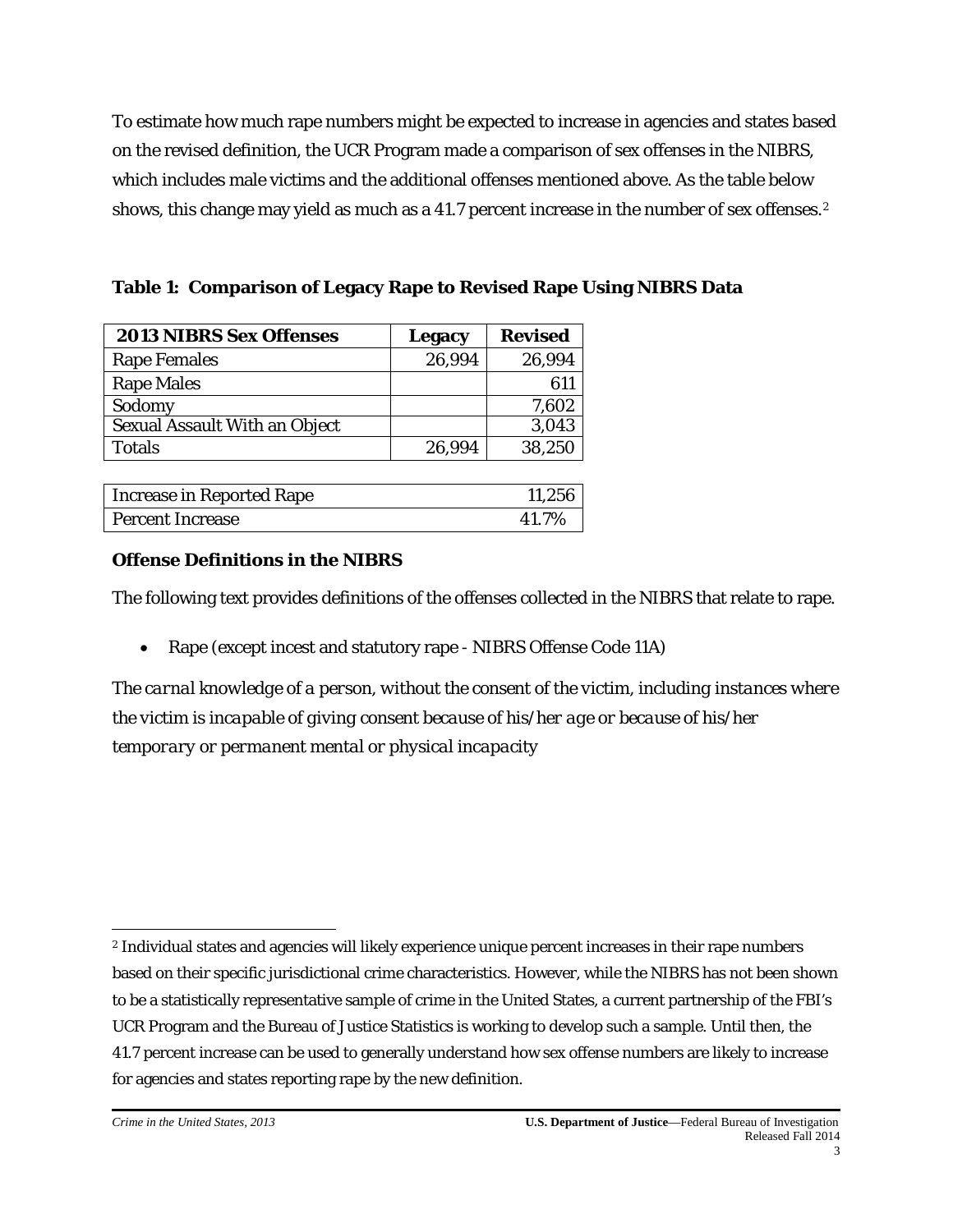• Sodomy (NIBRS Offense Code 11B)

*Oral or anal sexual intercourse with another person, without the consent of the victim, including instances where the victim is incapable of giving consent because of his/her age or because of his/her temporary or permanent mental or physical incapacity* 

• Sexual assault with an object (NIBRS Offense Code 11C)

*To use an object or instrument to unlawfully penetrate, however slightly, the genital or anal opening of the body of another person, without the consent of the victim, including instances where the victim is incapable of giving consent because of his/her age or because of his/her temporary or permanent mental or physical incapacity*

• Incest (NIBRS Offense Code 36A)

*Non-forcible sexual intercourse between persons who are related to each other within the degrees wherein marriage is prohibited by law*

• Statutory rape (NIBRS Offense Code 36B)

*Non-forcible sexual intercourse with a person who is under the statutory age of consent*

## **Table-by-Table Explanation of Rape Statistics**

**Table 1:** Only data with the legacy definition of rape are shown in this table. (Calculating rape trends with the data provided under the revised definition of rape is not possible, as there is only one year of data available.)

**Table 2:** This table shows the estimated totals for rape provided under the legacy definition and the revised definition in separate columns. The totals in the violent crime column were calculated using only the revised definition of rape. Agencies reporting rape data using the legacy definition are shown, but not included in the violent crime total.

**Table 3:** Although both legacy and revised definition columns are included in this percent distribution table, the totals of violent crime were calculated using only data contributed under the legacy definition of rape.

**Tables 4 and 5:** Estimates with the legacy definition of rape and the revised definition of rape are shown in two separate columns. Both definitions are used for presenting violent crime rates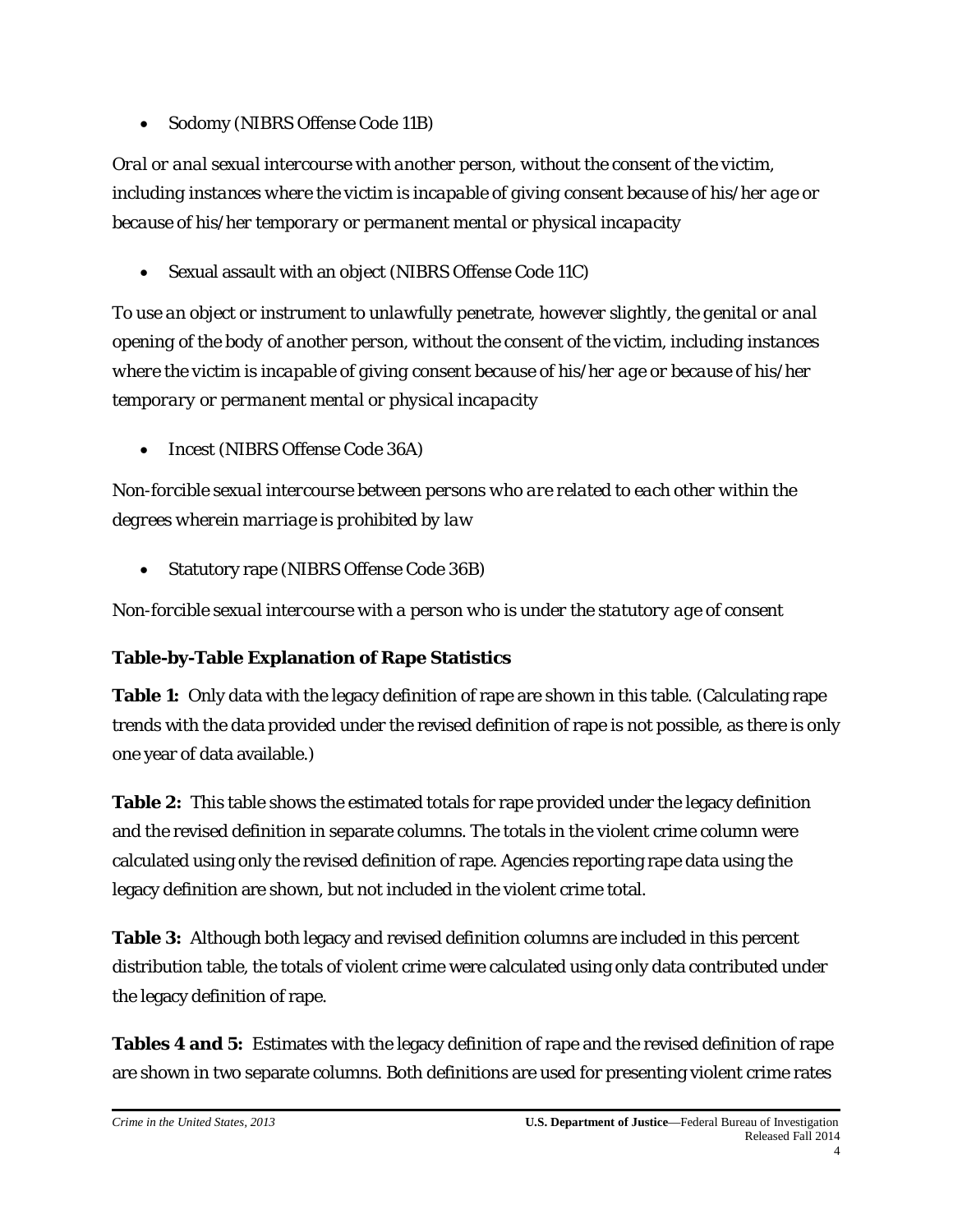by geographic region and division. Estimates using the revised definition of rape for states reporting rape under the legacy definition were derived by adding to those states' rape values the percentage of male rape victims, sodomy victims, and victims of sexual assault with an object that were reported in the 2013 NIBRS incidents involving sex offenses. The violent crime column in Table 4 includes only rape data reported with the legacy definition because it is a twoyear trend table, and only one year of data reported with the revised definition of rape has been collected. The violent crime column in Table 5 includes one year of data reported with the revised definition of rape. Two violent crime rates can be calculated from these tables, and the data will vary depending on the definition of rape used in the calculations.

States that had some agencies reporting rape using the legacy definition and some agencies reporting rape using the revised definition used a combined rape total for the state. However, for publication in these tables, the rape totals for these states were adjusted and presented according to the rape definition used by the majority of agencies within the state. For states with a majority of agencies reporting rape using the legacy definition, the rape counts for agencies using the revised definition were reduced proportionally by the percentage of male rape victims, sodomy victims, and victims of sexual assault with an object that were reported in the 2013 NIBRS incidents involving sex offenses. That percentage represents the number of offenses that would not have been submitted as rape offenses had all of the agencies within the state reported via the legacy rape definition. For states with a majority of agencies reporting rape using the revised definition, the legacy rape total was increased proportionally by the percentage of male rape victims, sodomy victims, and victims of sexual assault with an object that were reported in the 2013 NIBRS incidents involving sex offenses. In this case, that percentage represents the number of additional offenses that would have been submitted as rape offenses had all of the agencies within the state reported via the revised rape definition.

**Table 6:** The rape column presents the total number of rape offenses (legacy and/or revised definition) reported by each agency. Because of the technical limitations of the UCR Program's legacy system (i.e., the SRS), under which all UCR data processing occurs, it was not possible to separate rape data with the legacy definition from rape data with the revised definition by MSA. For example, if one agency is in two different MSAs and one MSA used the legacy definition and the other used the revised, they could not be reconciled. In these instances, an aggregated total for all rape offenses (regardless of which definition was used within the agency) is included.